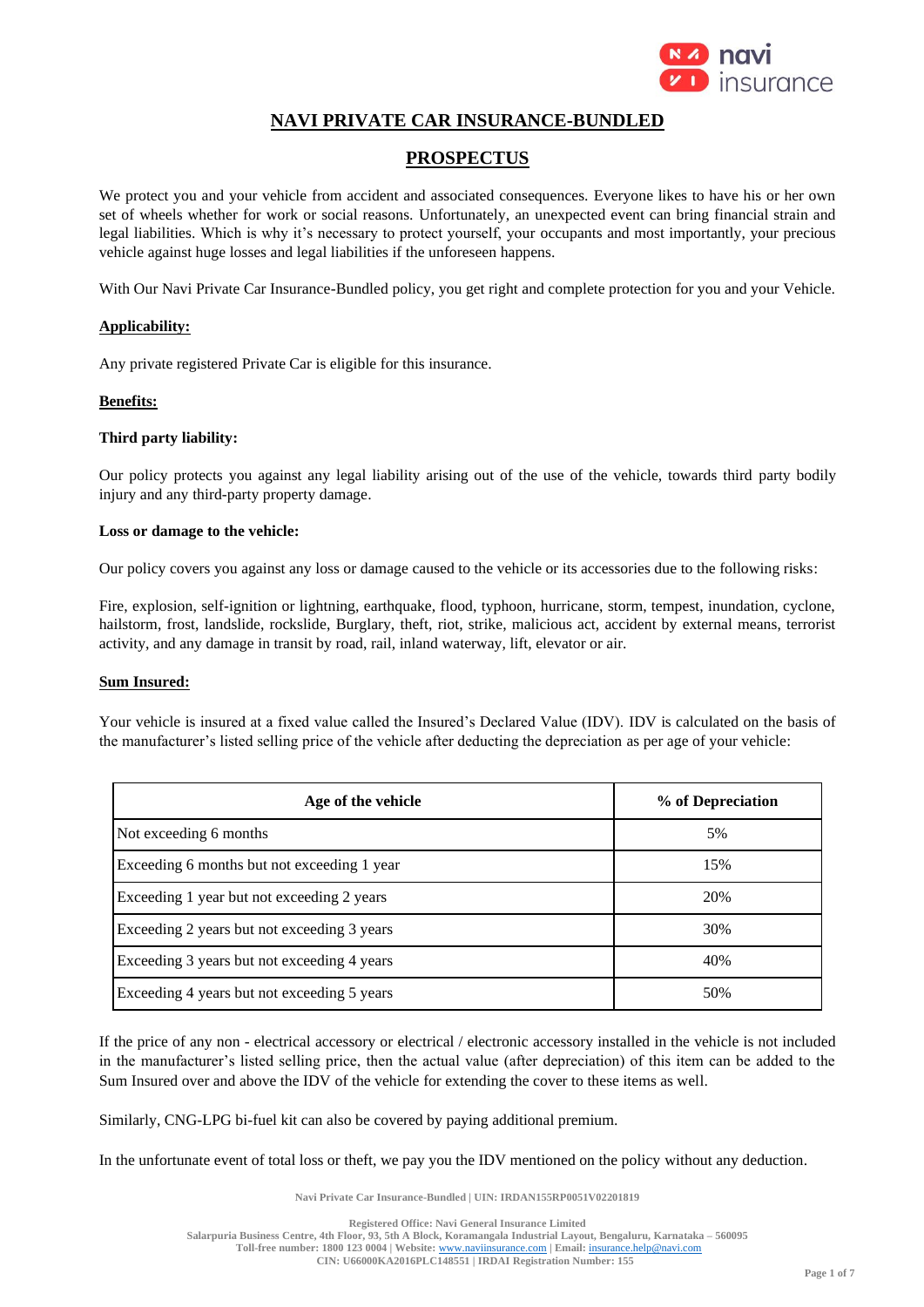

### **Additional covers at extra cost:**

**Owner Driver Personal accident cover:** Policy provides compulsory personal accident cover of Rs. 15,00,000 to individual owners\* of the vehicle while driving the insured vehicle or mounting into/dismounting from the vehicle insured or whilst travelling in it as a co-driver provided they have valid driving license to drive the vehicle.

\*This cover is not applicable for a Company owned vehicle.

**Occupants of Vehicle** can also be covered for Personal Accident for a maximum Capital Sum Insured of Rs. 2 lakhs per person.

### **Additional Legal liabilities:**

The following legal liabilities may also be opted at an additional premium.

- Employed paid driver.
- Your employees travelling in/driving your vehicle.

### **Premium:**

Premium will be charged as per rate applicable on the date of insuring the vehicle.

#### **Discounts Available:**

### **You can reduce your premium by availing following discounts, if you are eligible for the same.**

**No Claim Bonus**: If you have not claimed in the preceding year you are entitled for No Claim Bonus (NCB) on renewals (as per table below). NCB can be availed even if you shift your insurance from another insurance company to us. NCB will only be allowed provided the Policy is renewed within 90 days of the expiry of the previous policy.

| <b>Claim Experience</b>                  | % Discount on OD Premium |
|------------------------------------------|--------------------------|
| The Preceding year of risk               | 20%                      |
| Preceding two consecutive year of risk   | 25%                      |
| Preceding three consecutive year of risk | 35%                      |
| Preceding four consecutive year of risk  | 45%                      |
| Preceding five consecutive year of risk  | 50%                      |

#### **Other Discounts:**

**Voluntary Excess discount**: This is the amount you voluntarily opt to bear yourself in addition to compulsory deductible\* in respect of each and every loss under the policy. A further discount on the premium is available if you opt for a Voluntary Excess.

\*Compulsory deductible is the amount of loss which you bear for each and every claim.

**Automobile Association Membership**: You can also avail an additional discount of 5% subject to maximum of Rs200 if you are a member of a recognized Automobile Association in India.

Anti-Theft device discount: If your vehicle is fitted with anti-theft device approved by Automobile Research Association of India (ARAI), you are eligible for additional discount of 2.5% in own damage premium subject to maximum of Rs.500/-

**Specially Designed / Modified Vehicles for the Blind, Handicapped and Mentally challenged persons:** In case of cars specially designed/modified for use of blind, handicapped and mentally challenged persons, a discount of 50% is allowed on the Own Damage premium if the Registration Certificate is endorsed accordingly.

**Navi Private Car Insurance-Bundled | UIN: IRDAN155RP0051V02201819**

**Registered Office: Navi General Insurance Limited**

**Salarpuria Business Centre, 4th Floor, 93, 5th A Block, Koramangala Industrial Layout, Bengaluru, Karnataka – 560095 Toll-free number: 1800 123 0004 | Website:** [www.naviinsurance.com](http://www.naviinsurance.com/) **| Email:** [insurance.help@navi.com](mailto:insurance.help@navi.com)

**CIN: U66000KA2016PLC148551 | IRDAI Registration Number: 155**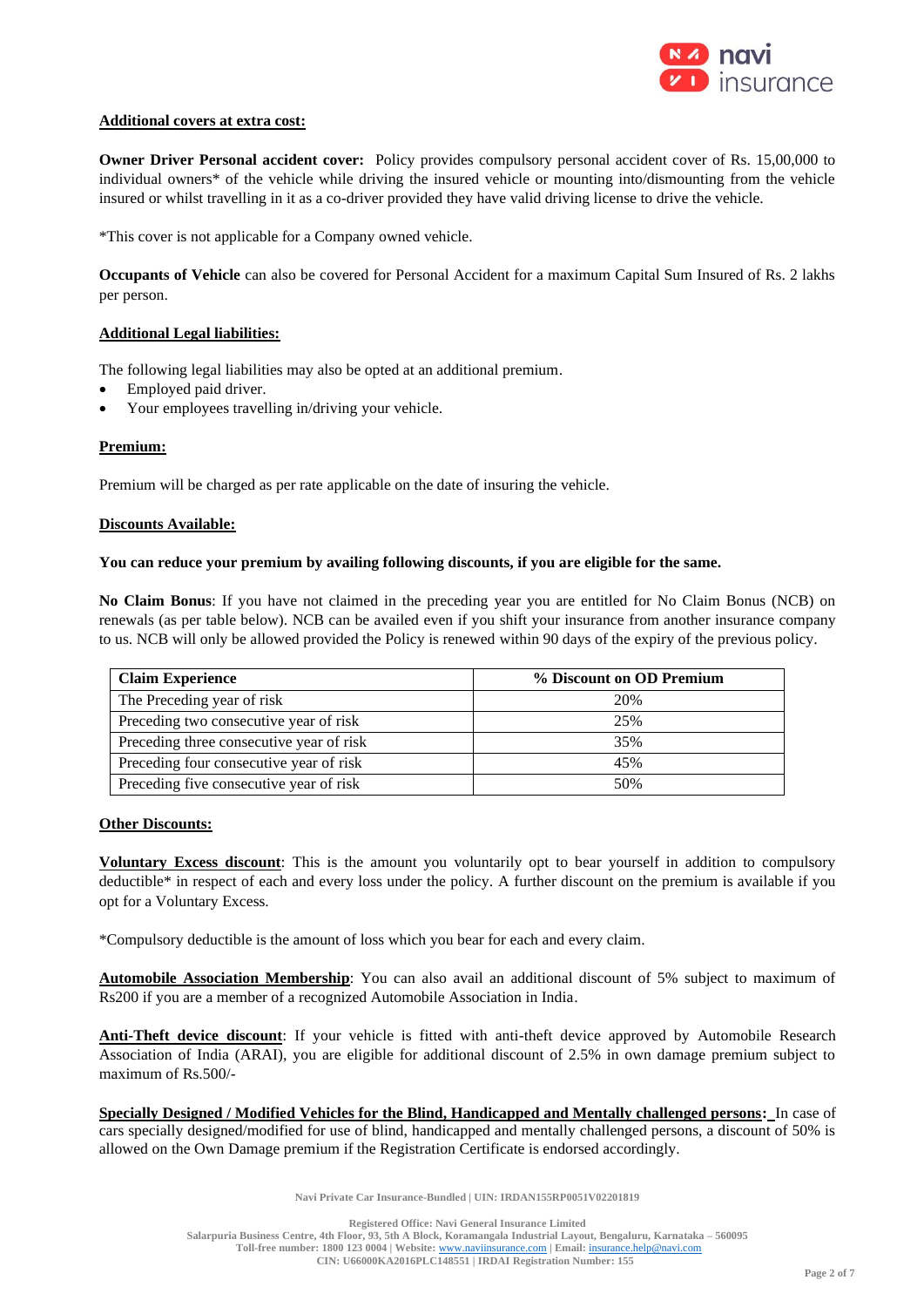

**Discount for Vintage Car:** If you own Cars that are certified as Vintage car by Vintage and Classic car club of India will be eligible for discount of 25% on OD Premium.

**Online Sourcing/Direct Channel Discount:** If you are buying this policy directly from us, you will be eligible for a discount of 15 % on your Own Damage premium.

**Installed Telematics Device Discount:** If you have installed a telematics device on your vehicle you are allowed for a discount of 5%.

**Mileage Based Discount:** You are eligible for discount up to 10% in premium if you drive less than 10,000 Km's in a year and have existing NCB of 25% and above.

**#Family Fleet Discount:** A discount of 5% is being offered for every additional vehicle insured with us from the same family\*. This vehicle could either be a two-wheeler or a four-wheeler.

\*Family means: Self, Spouse, Children, Father & Mother.

**#NAVIGI Duniya Discount (Loyalty Discount):** If you are our existing customer a discount of 5% will be offered to you on purchase of this policy.

# If you are eligible for both then maximum discount allowable is only 5%.

# **GENERAL EXCEPTIONS:**

The company shall not be liable if loss or damage is attributed to the following;

- 1. If the vehicle insured herein is used otherwise than in accordance with the 'Limitations as to Use' provision which prohibits use of vehicle for
	- a. Hire & Reward
	- b. Carriage of goods other than samples or personal luggage
	- c. Organized racing
	- d. Pace making
	- e. Speed testing
	- f. Reliability trials
	- g. Use in connection with motor trade
- 2. If vehicle is driven by any person other than a Driver as stated in the Driver's Clause.
- 3. In respect of any claim arising out of any contractual liability.
- 4. Consequential loss, wear & tear, depreciation, mechanical or electrical breakdown.
- 5. If person driving your vehicle is under the influence of intoxicating liquor or drugs.
- 6. Any accidental loss or damage and/or liability caused sustained or incurred outside the geographical area;
- 7. Any accidental loss or damage to any property whatsoever or any loss or expense whatsoever resulting or arising there from or any consequential loss.
- 8. War, Invasion, the Act of foreign enemies, hostilities or warlike operations (whether before or after declaration of war), Civil War, Mutiny, Rebellion Military or usurped power, nuclear weapons material, liability arising from ionising radiations or contamination by radioactivity from any nuclear fuel.

# *(Note: the above is an abridged wording of the policy exclusions. Please refer to the policy document for the full listing)*

### **Cancellation:**

**Cancellation by You** - Policy/certificate can be cancelled at any time by giving 15 days' prior written notice to us. Refund of premium shall be computed in accordance with short period rate for the period the Policy has been in force

**Navi Private Car Insurance-Bundled | UIN: IRDAN155RP0051V02201819**

**Registered Office: Navi General Insurance Limited**

**Salarpuria Business Centre, 4th Floor, 93, 5th A Block, Koramangala Industrial Layout, Bengaluru, Karnataka – 560095 Toll-free number: 1800 123 0004 | Website:** [www.naviinsurance.com](http://www.naviinsurance.com/) **| Email:** [insurance.help@navi.com](mailto:insurance.help@navi.com)

**CIN: U66000KA2016PLC148551 | IRDAI Registration Number: 155**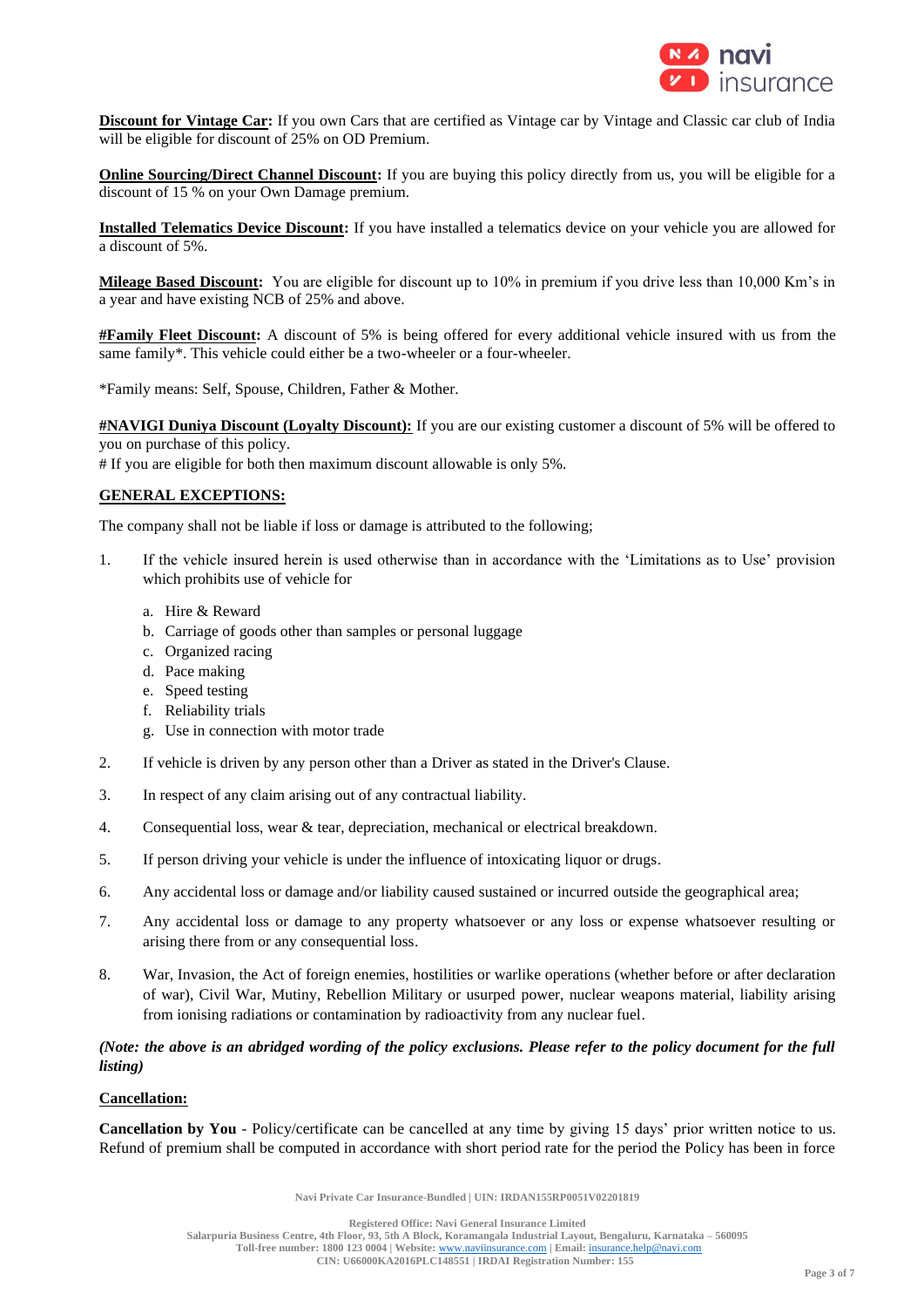

provided no claim has occurred up to the date of cancellation. Proof of insurance elsewhere must be provided to us for cancellation of policy.

**Cancellation by Insurer** – We may cancel the policy by sending fifteen days' notice by recorded delivery to you at your last known address on the grounds of misrepresentation, fraud, non-disclosure of material facts or noncooperation. In the event of cancellation of this Policy on grounds of misrepresentation, fraud, non-disclosure of material facts, the policy shall stand cancelled ab-initio and there will be no refund of premium. In the event the policy is cancelled on the grounds of non-cooperation by you then the premium shall be computed and retained in accordance with short period rate for the period the Policy has been in force provided no claim has occurred up to the date of cancellation.

Where the ownership of the vehicle is transferred, the Policy cannot be cancelled unless evidence that the vehicle is insured elsewhere is produced.

### **Short period rate of cancellation will be as per table below**:

| <b>PERIOD</b>                                 | % OF ANNUAL PREMIUM RATE |
|-----------------------------------------------|--------------------------|
| Not exceeding 1 month                         | 20%                      |
| Exceeding 1 month but not exceeding 2 months  | 30%                      |
| Exceeding 2 months but not exceeding 3 months | 40%                      |
| Exceeding 3 months but not exceeding 4 months | 50%                      |
| Exceeding 4 months but not exceeding 5 months | 60%                      |
| Exceeding 5 months but not exceeding 6 months | 70%                      |
| Exceeding 6 months but not exceeding 7 months | 80%                      |
| Exceeding 7 months but not exceeding 8 months | 90%                      |
| Exceeding 8 months                            | Full annual premium/rate |

### **Short Period Premium Rate Table**

**Navi Private Car Insurance-Bundled | UIN: IRDAN155RP0051V02201819**

**Registered Office: Navi General Insurance Limited**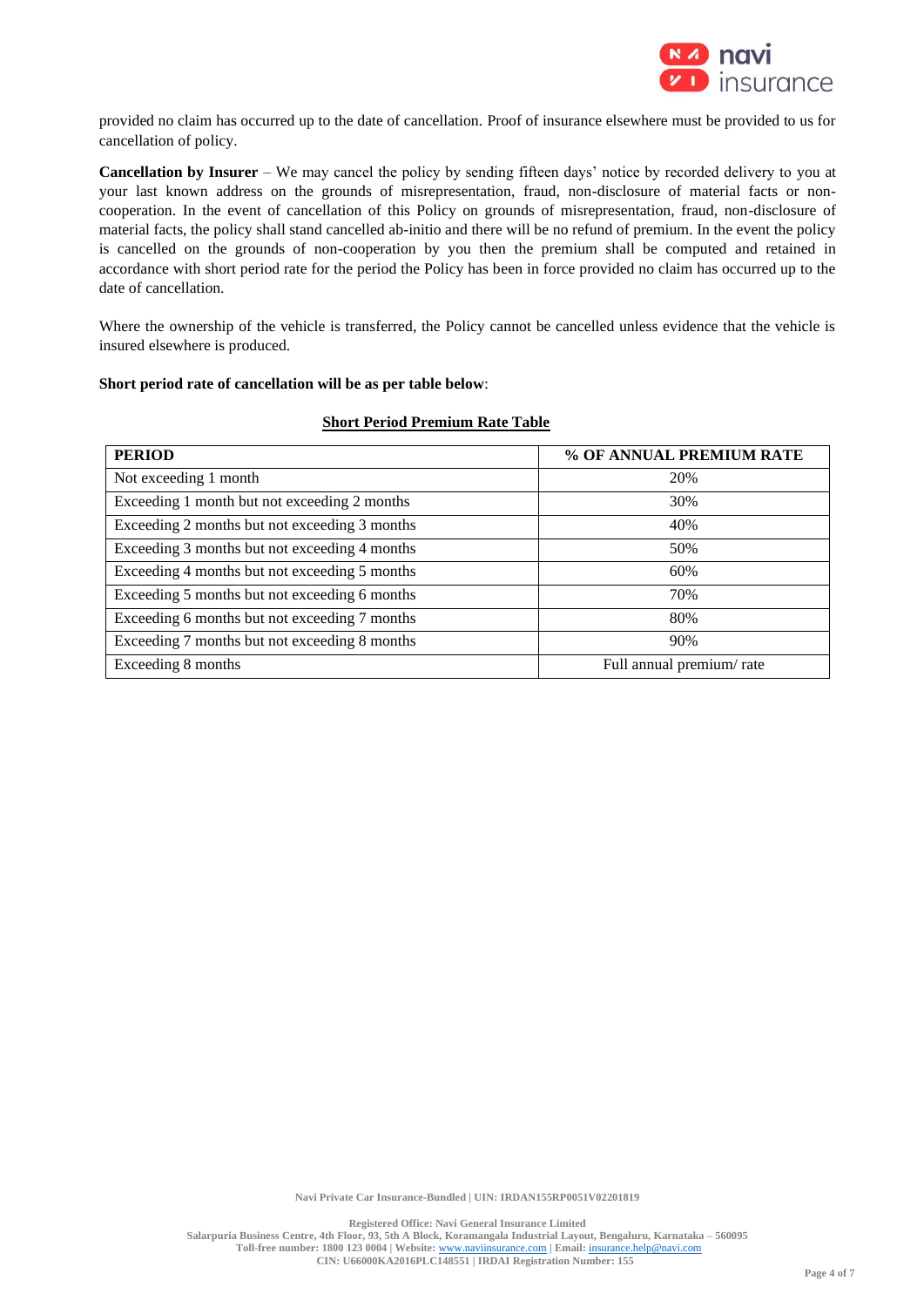

### **Renewal of policy:**

The Policy can be renewed on or before the end of the Policy Period subject to realization of renewal premium. However, we shall not be bound to give notice that such renewal is due. Also, we may exercise option of not renewing the policy on grounds of fraud, misrepresentation, non-cooperation, moral hazard or suppression of any material fact either at the time of taking the Policy or any time during the currency of the policy. Policy coverage, premium, and terms and conditions of the policy may change on renewal.

# **Claims Procedure**

We all take precautions to avert accidents however in the event of any unfortunate accident be rest assured of complete assistance from us.

- By calling Toll Free 18001230004 OR
- By sending an E Mail to [insurance.help@navi.com](mailto:insurance.help@navi.com) OR
- For Senior Citizens, we have a special cell and Our Senior Citizen customers can email us at [seniorcare@navi.com](mailto:seniorcare@navi.com) for priority resolution
- Through Customer Portal on website [www.naviinsurance.com](http://www.naviinsurance.com/) OR
- Using Mobile App OR
- Directly walk into branch

Intimation of claim to us, immediately on occurrence, will ensure prompt and effective assistance. Notice shall be given in writing to the Company immediately upon the occurrence of any accidental or loss or damage in the event of any claim and thereafter the insured shall give all such information and assistance as the Company shall require. Every letter claims writ summons and/or process or copy thereof shall be forwarded to the Company immediately on receipt by the insured. Notice shall also be given in writing to the Company immediately the insured shall have knowledge of any impending prosecution inquest or fatal inquiry in respect of any occurrence which may give rise to a claim under this Policy. In case of theft or other criminal act which may be the subject of a claim under this Policy the insured shall give immediate notice to the police and co-operate with the Company in securing the conviction of the offender.

While notifying the claim, following information should be provided:

- Name of insured
- Insured contact numbers
- Policy number
- Date and time of loss
- Location of loss
- Nature and approximate extent of loss
- Place and contact details of the person at the loss location

On receipt of notice of loss, Company will respond immediately and provide information to the insured on the claim procedures.

In cases where surveyor is to be appointed for assessment of loss, Company shall immediately appoint surveyor within 72 hours of receipt of intimation from the insured. Company shall communicate the details of the appointment of surveyor, including the role, duties and responsibilities of the surveyor to the insured by letter, email or any other electronic form immediately after the appointment of the surveyor.

Insured/Claimant shall submit following documents in support of the claim notified to us in addition to Claim Form. Where documents are available in public domain or with a public authority, the surveyor/Company will obtain themselves. The Company may ask additional relevant documents basis nature, complexity and circumstances of the loss.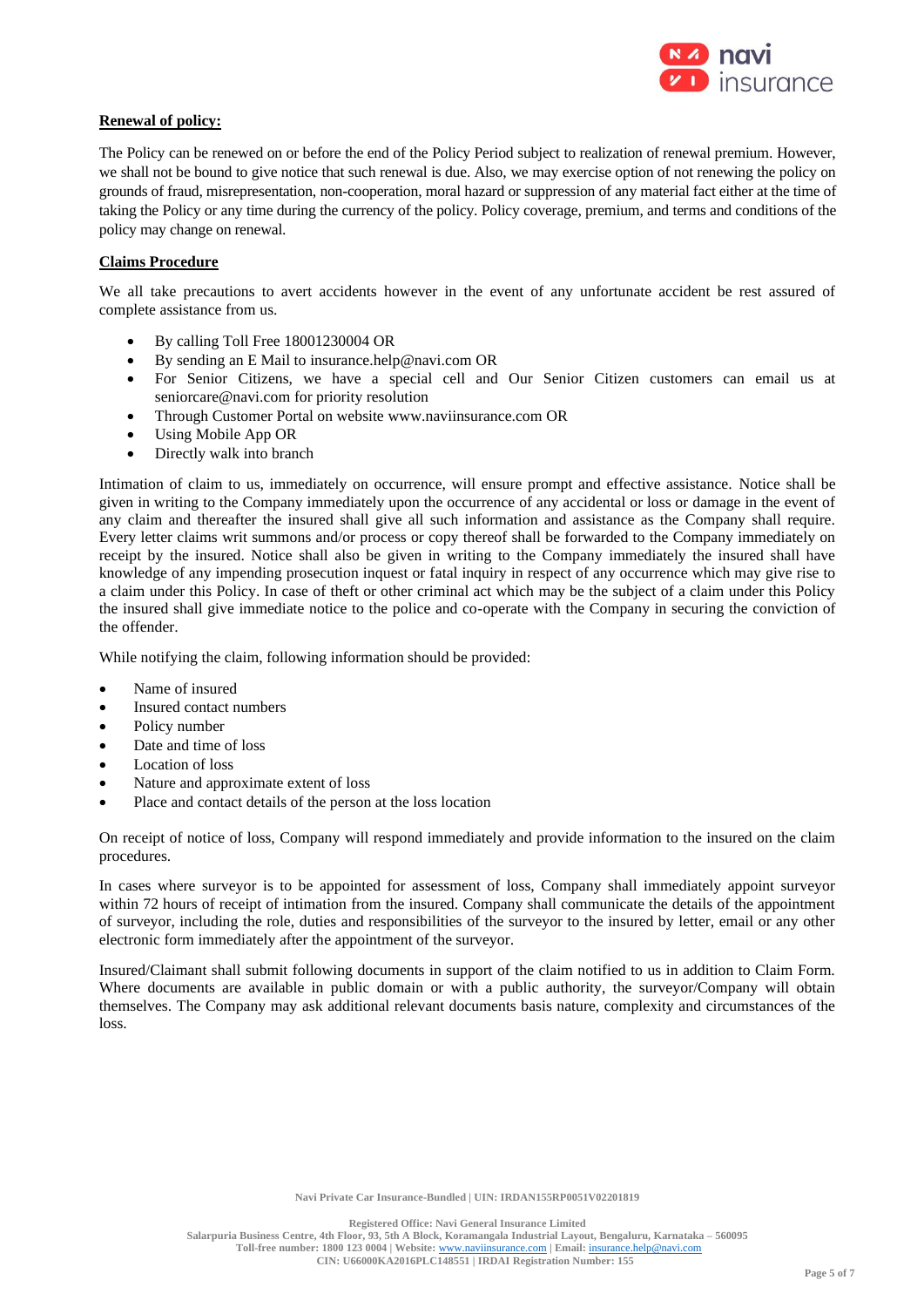

# **For Accident Claims**

- Proof of insurance Policy copy
- Copy of Registration Book, Tax Receipt [original required for verification]
- Copy of Motor Driving License of the person driving the vehicle at the time of accident (original required for verification)
- Police Panchanama /FIR (In case of Third Party property damage /Death / Body Injury)
- Estimate for repairs if available
- Repair Bills/Invoices and payment receipts after the job is completed

# **Documents for Theft Claims**

- Original Policy document
- Original Registration Book/Certificate and Tax Payment Receipt
- All the sets of keys/Service Booklet/Warranty Card/Original Purchase Invoice
- Police Panchanama/ FIR and Final Investigation Report/Non-Traceable Report.
- Acknowledged copy of letter addressed to RTO intimating theft and informing "NON-USE"
- Form 28, 29 and 30 signed by the Insured and Form 35 signed by the Financer/ transferred RC as applicable
- Letter of Subrogation
- NOC from the Financer if claim is to be paid to Insured.

# **Documents for Liability claims**

- Policy Copy
- Copy of Registration Book
- Copy of Motor Driving License of the person driving the vehicle at the time of accident
- Police Panchanama /FIR

### **Documents for Personal Accident Claims**

- Policy copy
- Certificate of from government hospital doctor confirming the nature and degree of disability
- Discharge summary of the treating hospital clearly indicating the Hospital Registration No.
- Diagnostic reports
- FIR / Panchanama– (if Notified to Police) Attested or Original
- Final Police Report- (if applicable)
- Death Certificate\*
- Post Mortem report\*
- Legal Heir certificate /nominee certificate\*
- Driving license for owner driver (ODPA claim)

### **(Marked with \* are required only in death claims)**

The surveyor shall start the survey immediately unless there is a contingency that delays immediate survey, in any case within 48 hours of his appointment. Interim report of the physical details of the loss shall be recorded and uploaded/forwarded to the Company within the shortest time but not later than 15 days from the date of first visit of the surveyor. A copy of the interim report shall be furnished by the Company to the insured/claimant, if he so desires.

Where the insured is unable to furnish all the particulars required by the surveyor or where the surveyor does not receive the full cooperation of the insured, the Company or the surveyor, as the case may be, will inform in writing to the insured about the consequent delay that may result in the assessment of the claim. Company and the surveyor will follow up with the insured for pending information/documents guiding the insured with regard to submissions to be made. The Company and/or surveyor will not call for any information/document that is not relevant for the claim.

The surveyor shall, subject to the para above, submit his final report to the Company within 30 days of his appointment. A copy of the surveyor's report shall be furnished to the insured/claimant, on request.

Where special circumstances exist in respect of a claim either due to its special / complicated nature, or due to difficulties associated with replacement/reinstatement, the surveyor shall, seek an extension from Company for submission of his report. In such an event, the Company will give the status to the insured/claimant fortnightly wherever warranted. The Company may make provisional/ on account payment based on the admitted claim liability.

**Navi Private Car Insurance-Bundled | UIN: IRDAN155RP0051V02201819** If Company, on the receipt of a survey report, finds that it is incomplete in any respect, it shall require the surveyor, under intimation to the insured/claimant, to furnish an additional report on certain specific issues as may be required